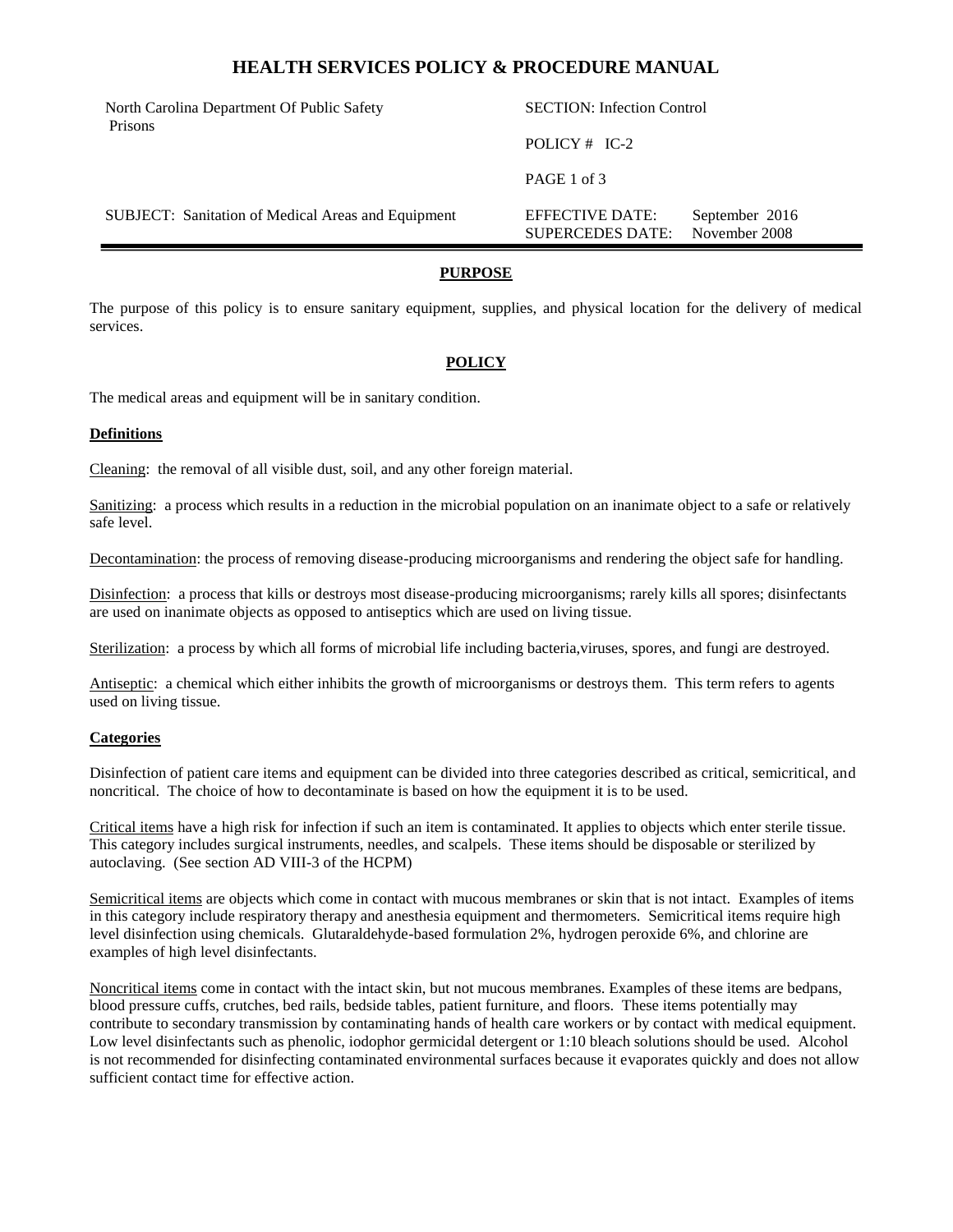# **HEALTH SERVICES POLICY & PROCEDURE MANUAL**

North Carolina Department Of Public Safety Prisons

POLICY # IC-2

SECTION: Infection Control

SUPERCEDES DATE: November 2008

PAGE 2 of 3

SUBJECT: Sanitation of Medical Areas and Equipment EFFECTIVE DATE: September 2016

## **PROCEDURE**

#### I. Medical Equipment

- A. Cleaning is the first step in disinfection. Place instruments into a container of water or disinfectant/detergent as soon as possible after use. Instruments will be thoroughly cleaned to remove debris. Cleaning may be accomplished by scrubbing with soap and water or a detergent solution.
- B. The longer the exposure to a disinfectant, the more likely it is that all microorganisms will be eliminated. High level disinfectants will be used during this process. Chemical germicides used will have a label that shows its EPA classification, EPA registration numbers and directions. Cold sterilization should be used for instruments that will be damaged in a heat sterilization process. This type of sterilization may require 10 hours of exposure to the chemical agent (always follow manufacturer's directions). Always follow cold sterilization with aseptic rinsing using sterile water, drying and placing in a sterile container.
- C. Wipe entire surface of medical equipment prior to using for patient care.
- II. Patient Rooms and Patient Care Areas
	- A. Items included in this category include furniture, over bed tables, bedside cabinets, window sills, bed rails, examining tables, shelves, countertops, etc. All soil and dust will be removed from surfaces with a clean cloth daily using a phenolic, iodophor germicidal detergent.

#### B. Bathrooms

- 1. The mop used to clean toilets will be changed daily.
- 2. Remove stains on porcelain surfaces with a powdered porcelain cleaner.
- 3. Refill towel and toilet tissue dispensers.
- 4. Shower curtains will be laundered at least weekly to prevent build -up of soap residue.

#### C. Floors

- 1. Damp mopping with a phenolic detergent solution will be done each day. A clean mop will be put on at the beginning of each day. Phenolic detergent solution must be changed after every three rooms.
- 2. Spills will be cleaned with a damp mop immediately after they occur.

### D. Waste Removal

- 1. Plastic bag liners are used for collection of solid waste in patient rooms.
- 2. Waste generated in rooms will be picked up daily.
- 3. The waste basket will be wiped with a germicidal detergent and a clean plastic liner in the waste basket.
- E. Discharge cleaning of rooms should be by terminal cleaning process. The bed, interior of the bedside table, and the dresser will be cleaned. Clean walls from top to bottom per terminal cleaning policy. Cubicle curtains in rooms should be changed monthly and as indicated.

#### III. Other Equipment

A. Carts should be damp cleaned with phenolic detergent solution daily.